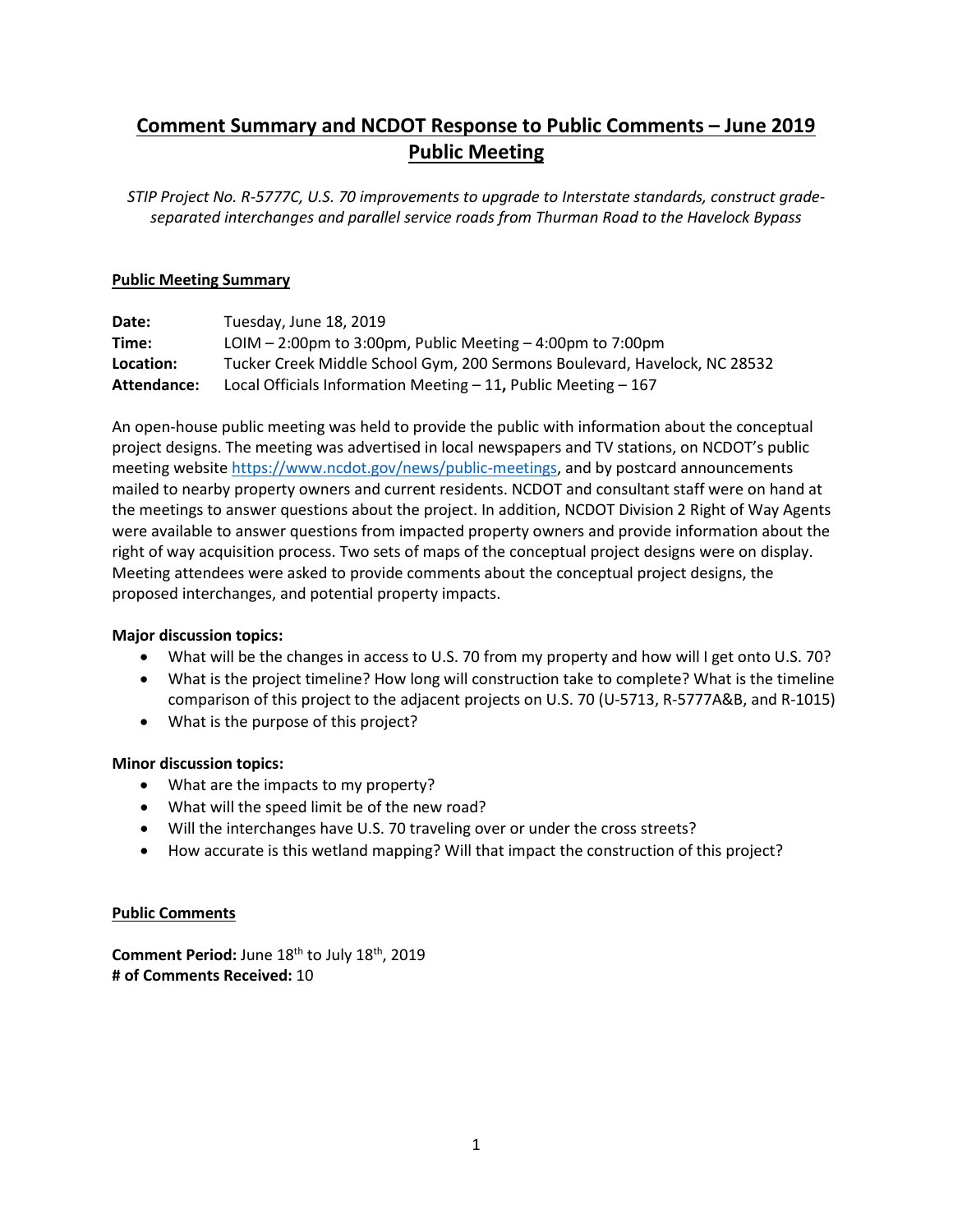#### **General**

*1. Expressed support for this project (4)*

#### Comment noted

*2. Request to complete the project as soon as possible (1)*

#### Comment noted

*3. Belief the project will increase personal property value (1)* 

#### Comment noted

*4. Request for public meeting map improvements in the form of larger labels, larger legend, and more landmarks and community features to orient the public (1)*

#### Comment noted

# **Design**

*1. Request for 70mph speed limit (1)*

NCDOT Division 2 will review and consider this request once further design information is available. The posted speed limit will be set based on design criteria and in conjunction with adjacent NCDOT projects along the U.S. 70 corridor.

## *2. Stated preference for Fisher Avenue to cross over U.S. 70 (1)*

The concepts of raising U.S. 70 over cross streets or raising cross streets over U.S. 70 are both being considered as part of the preliminary design development for the project. Both options and the impacts associated with each will be assessed and a decision will be made prior to the final design stage of the project.

*3. Stated preference for Stately Pines to cross over U.S. 70 (1)*

The concepts of raising U.S. 70 over cross streets or raising cross streets over U.S. 70 are both being considered as part of the preliminary design development for the project. Both options and the impacts associated with each will be assessed and a decision will be made prior to the final design stage of the project.

## *4. Comment about drainage concerns and wetland impacts from project in the area of Stately Pines (2)*

Hydraulic analysis and designs are a standard part of NCDOT projects. These hydraulic designs will be developed during the final design phase of the project, prior to construction, and will ensure that the project does not result in additional drainage problems to adjacent properties. Additionally, a federal environmental document is currently being prepared for this project and will be completed before construction begins. This document will review the potential environmental impacts of the work to be performed along the corridor and includes, but is not limited to, watershed critical areas, high quality waters, outstanding resource waters, FEMA floodplains and hazard mitigation, and wetland and stream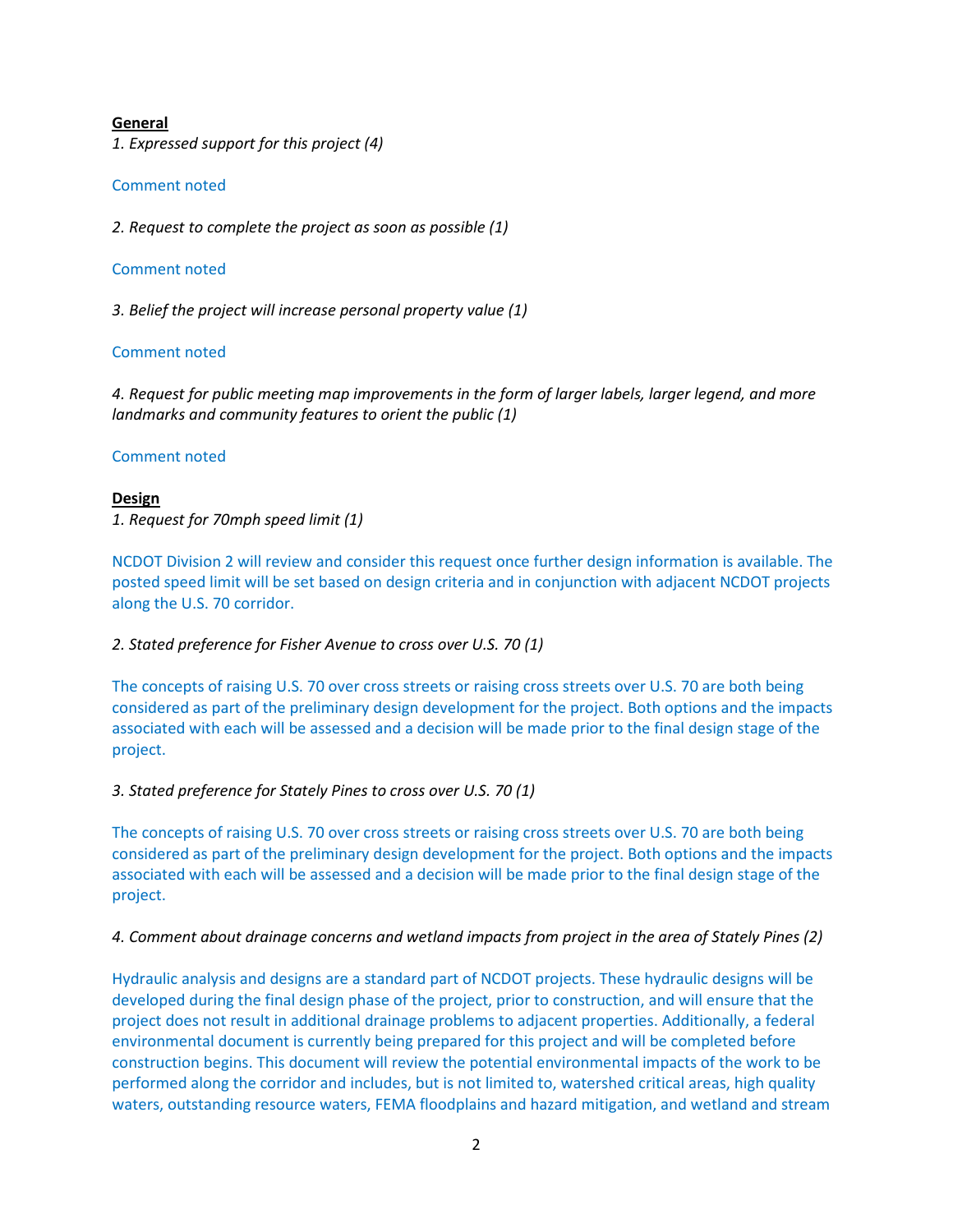identification. Coordination with US Army Corps of Engineers, US Fish and Wildlife Service, National Marine Fisheries Service, US Forest Service, among others, is involved in the development of this document. Environmental impacts and the minimization of impacts to jurisdictional resources are also a part of the evaluation criteria within the Design-Build process which is expected to be used for this project.

*5. Recommendation for service roads to more closely parallel U.S. 70 at the Stately Pines interchange (1)*

All service road alignments are developed with the goal of providing a safe roadway for the traveling public and accommodating future projected traffic volumes while also minimizing property impacts to the extent practicable.

*6. Question about how far the service road easements extend from the existing service road to the residential properties and if there is a standard number used or if it varies by property (1)*

The blue cross-hatched areas shown on the June 18, 2019 public meeting maps represent areas where potential impacts may occur. These areas will likely be reduced once better survey data is available and the project's designs have been refined. The potential impact area was developed by buffering from the centerline of the proposed roadway concepts in a uniform manner.

*7. Question about whether there will be rest stops along the project (1)*

There are currently no plans to add rest areas along the corridor as part of this project. The addition of rest areas is outside of the scope of this project; however, the Federal Highway Administration (FHWA) is responsible for the development of rest areas along highways and this comment will be passed along to FHWA's North Carolina Division Office for further consideration.

## **Detour/Construction**

*1. Request for/hope of lack of disruption in traffic flow along U.S. 70 during construction with particular concern for impacts on the elderly population (1)*

Traffic control plans will be developed once the project's designs have been refined. Traffic flow on U.S. 70 will be maintained throughout the period of construction activity, and it is anticipated that no daytime lane closures will be allowed during construction. Additionally, one of the goals of the Design-Build process is to expedite the construction process and minimize the length of the construction period to reduce community disruptions related to construction activity.

## **Property Impacts Statements or Requests**

*1. Property impact and no desire to move (1)*

Individual property impacts will be assessed once preliminary designs have been prepared. It is NCDOT's desire to avoid or minimize property impacts to the extent practicable.

*2. Request to avoid site of historic value (Croatan works on property along Otter Creek – civil war) (1)*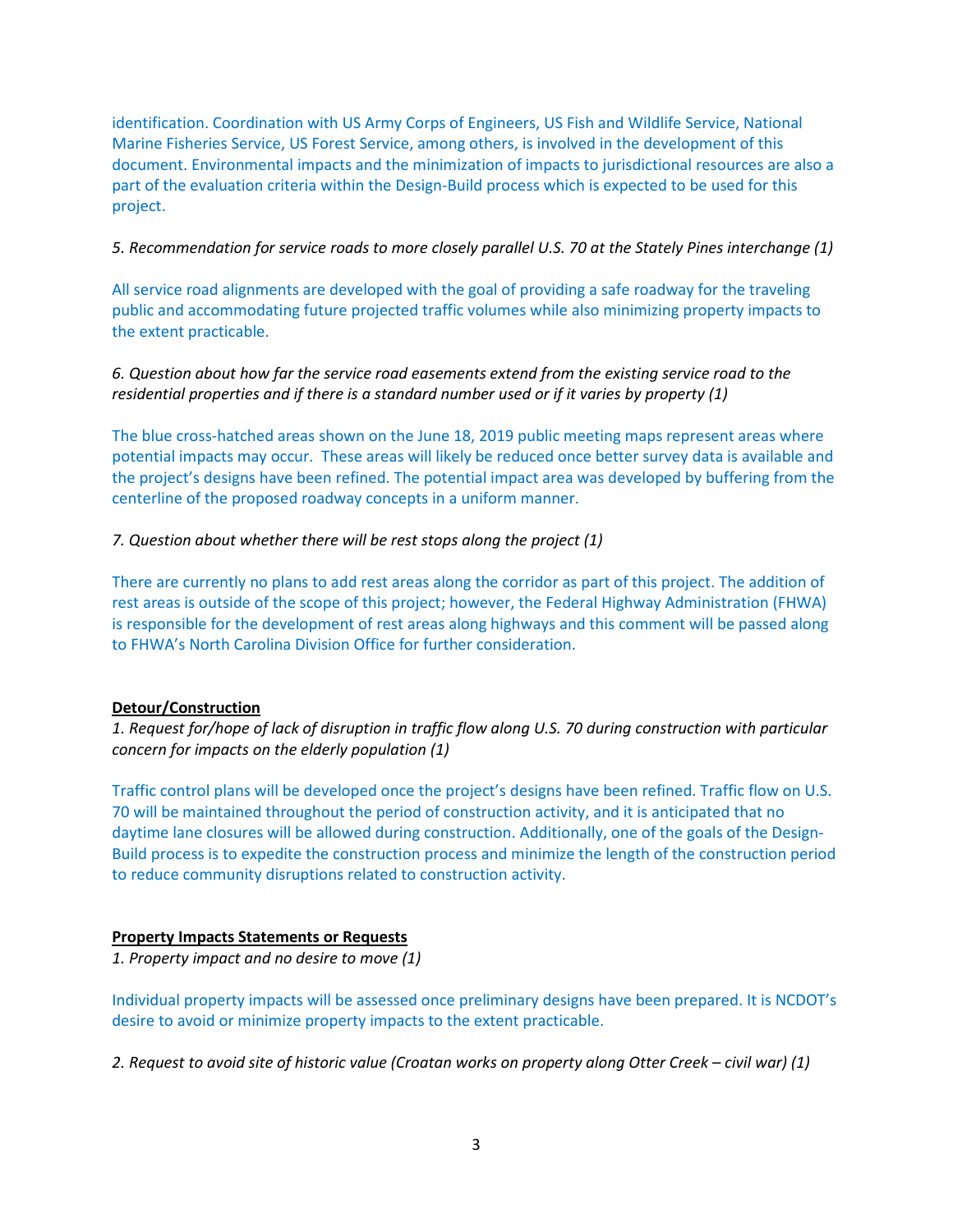Impacts to properties will be minimized to the extent possible during the design process. In addition, as part of the environmental analysis for this project, surveys will be performed in the coming months to determine if there are resources afforded protection by Section 106 of the National Historic Preservation Act. A summary of this regulation can be found at: [http://www.achp.gov/106summary.html.](http://www.achp.gov/106summary.html) In addition, this comment will be passed to the NCDOT

archeologist assigned to this project for review.

*3. Statement that the design currently shows service roads traveling through Craven County well sites (1)*

The project team was made aware of these well sites by Craven County officials during the recent public meetings (June 2019). The project design team is currently working to develop alignments that avoid impacts to these sites.

*4. While all other property owners appear to have the ability to travel towards New Bern or Havelock via service roads once they leave their driveways, the property owners in our immediate area on the south side of U.S. 70 nearest the Havelock bypass will only be able to travel towards New Bern. This will add significant mileage to trips to and from Havelock. This is because no access was left for these properties to access the Havelock bypass. In addition when the highway dept. gained signatures from now deceased family members for U.S. 70 improvements, Project 2151, in the 1950s the family was deeded access recorded in Craven County Register of Deeds, such access to be available immediately adjacent to their property which is still owned by family members. Consideration should be given to these circumstances. Our properties include billboards which are leased. These billboards could be brought into noncompliance if more right-of-way is needed. If more right-of-way is needed it could impact several septic systems for properties that have no other suitable areas. We fear the county tax department will continue to tax the properties at highway frontage rates even though the new travel time to access the highway will effectively preclude development for purposes that take advantage of highway access.*

Access to U.S. 70 will be maintained via the service road to the new interchange at Stately Pines Road. Right of way and deeded access impacts will be mitigated during the right of way process.

#### **Property Impact Questions**

*1. How will the project team deal with the relocation of private or family cemeteries affected by the U.S. 70 widening improvements along the service road areas?*

The proposed roadway designs will attempt to minimize impacts to cemeteries and graves to the extent practicable. Graves that must be relocated will be moved in accordance with North Carolina General Statues 65 and 70.

*2. Will all property between U.S. 70 and the proposed ramps and/or service roads be considered acquisitions?*

Property between U.S. 70 and the new ramps to be constructed will be acquired by NCDOT as part of the right of way process. Property between ramps and services roads though will not necessarily need to be acquired for this project. Individual property impacts will be determined once additional design work is completed.